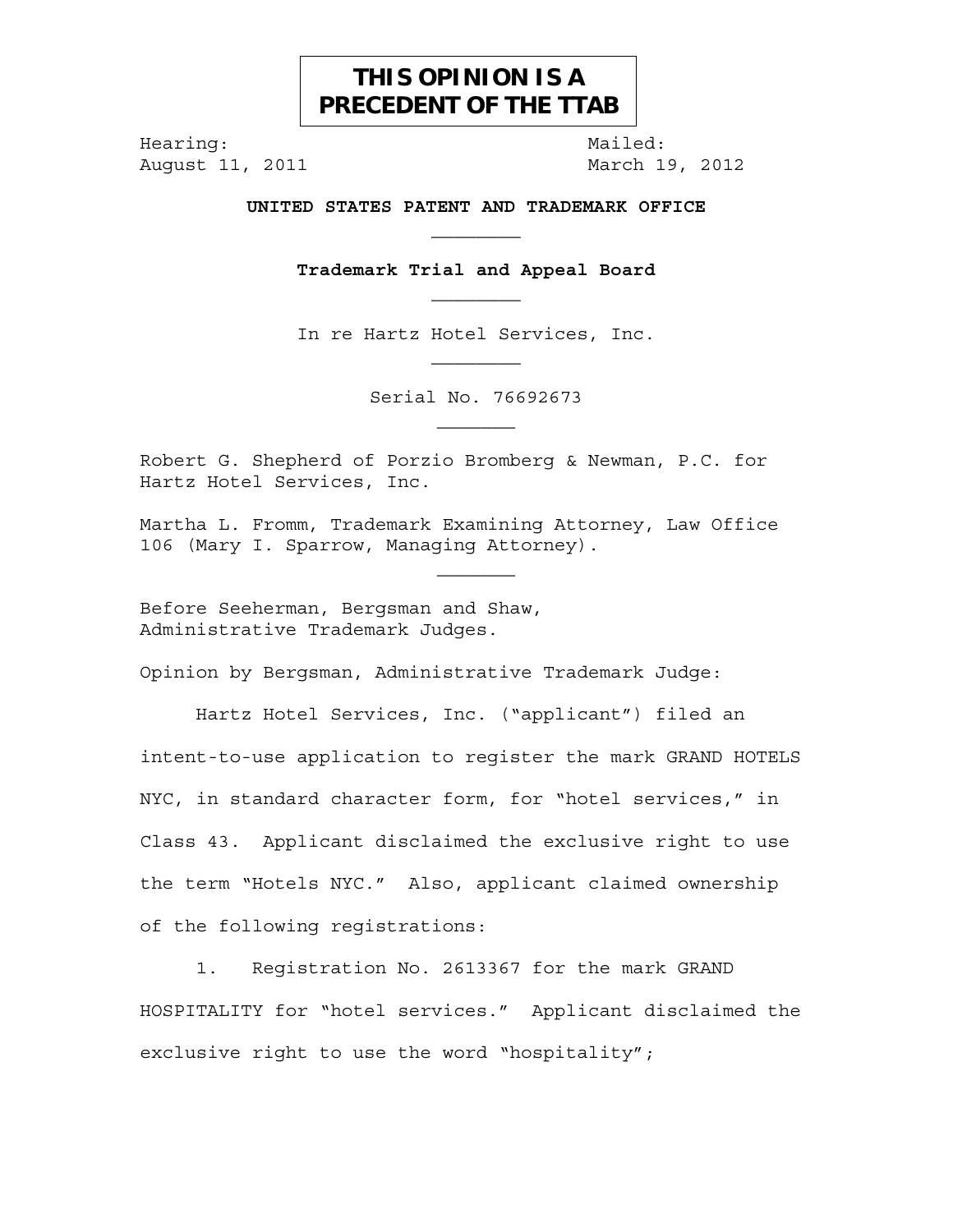2. Registration No. 2943561 for the mark GRAND BAR & LOUNGE for "restaurant and bar services." $1$  Applicant disclaimed the exclusive right to use the term "Bar & Lounge"; and

 3. Registration No. 3481069 for the mark ChelseaGrandHotel.com for "reservation services, namely, making reservations for lodging."

The Trademark Examining Attorney refused, under Section 2(d) of the Trademark Act of 1946, 15 U.S.C. § 1052(d), to register applicant's mark on the ground that applicant's mark is likely to cause confusion with the registered mark GRAND HOTEL, in typed drawing form, for "hotel and restaurant services," in Class  $42.^2$  $42.^2$  $42.^2$  Registrant disclaimed the exclusive right to use the word "Hotel." The Examining Attorney also refused registration pursuant to Section 2(d) in view of Registration No.  $1325324^3$  $1325324^3$  $1325324^3$  for the mark GRAND HOTEL, with HOTEL disclaimed, registered for a variety of goods and services (e.g., soap and shampoos, note pads, tote bags, towels, luggage service, and golfing

÷.

<span id="page-1-0"></span> $1$  Applicant made a typographical error in its ownership claim. Applicant claimed ownership of 29435**3**1, which is for the mark CLEVELAND COTTON PRODUCTS for "wiping cloths" owned by The Tranzonic Companies, instead of Registration No. 29435**6**1. The Board has corrected this error and has had the correct registration entered into the Office database.

<span id="page-1-1"></span> $^2$  Registration No. 1250067, issued August 30, 1983; renewed.

<span id="page-1-2"></span><sup>3</sup> Issued March 19, 1985; renewed.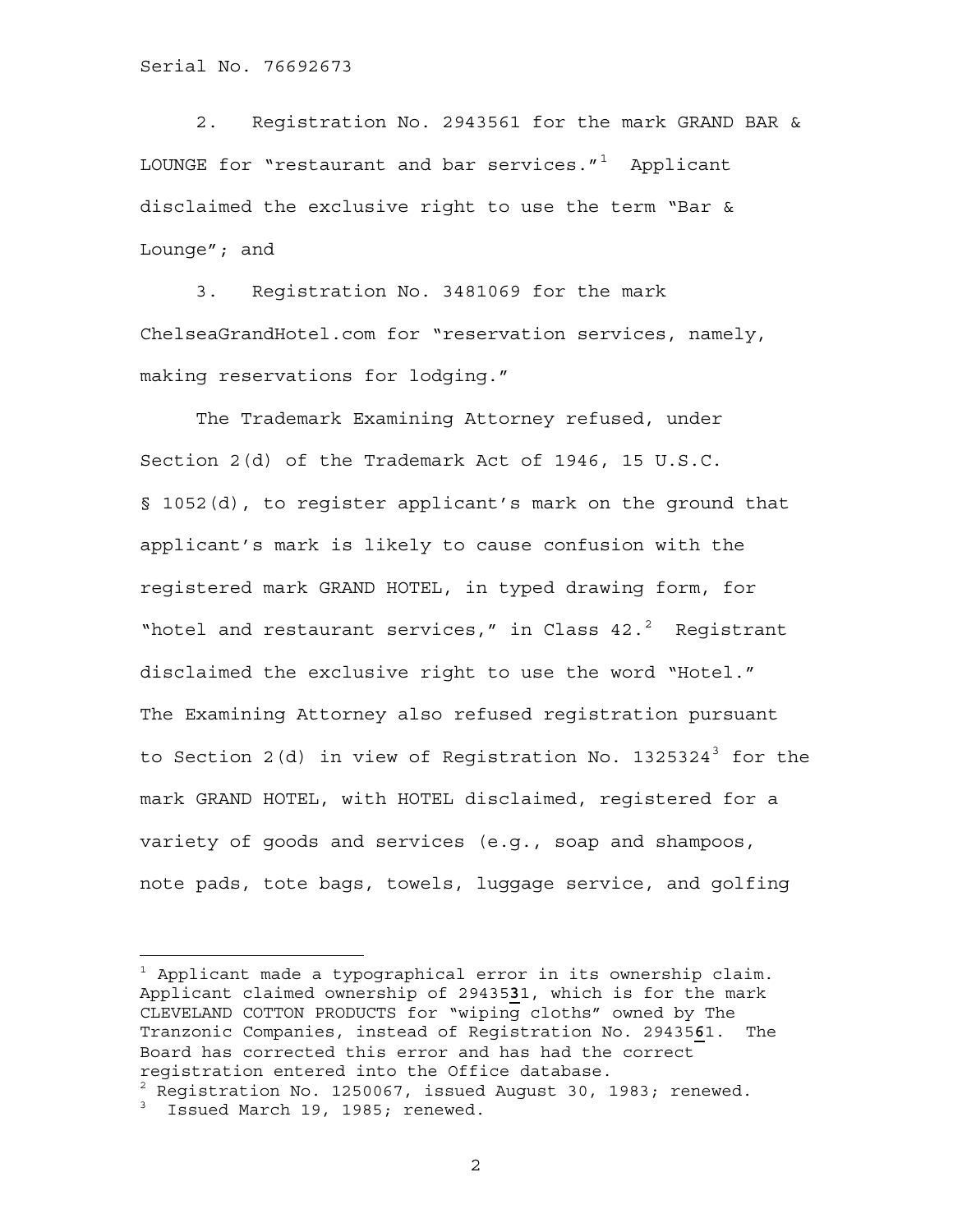and recreational swim services). Both registrations are owned by the same party.

 The appeal has been fully briefed, and applicant and the examining attorney appeared at an oral hearing.

 Our determination of likelihood of confusion under Section 2(d) is based on an analysis of all of the probative facts in evidence that are relevant to the factors bearing on the issue of likelihood of confusion. *In re E. I. du Pont de Nemours & Co.,* 476 F.2d 1357, 177 USPQ 563, 567 (CCPA 1973). *See also, In re Majestic Distilling Company, Inc.,* 315 F.3d 1311, 65 USPQ2d 1201, 1203 (Fed. Cir. 2003).

We concentrate our analysis on the likelihood of confusion with Registration No. 1250067 since that registration is for the same services as those identified in applicant's application. If we find that confusion is likely between applicant's mark and the mark in this registration, and that the refusal on this basis should be affirmed, there is no need for us to consider the issue of likelihood of confusion with Registration No. 1325324. If we do not find likelihood of confusion with respect to the mark in this registration for identical services, then there would be no likelihood of confusion with respect to a registration for goods and services that are not identical.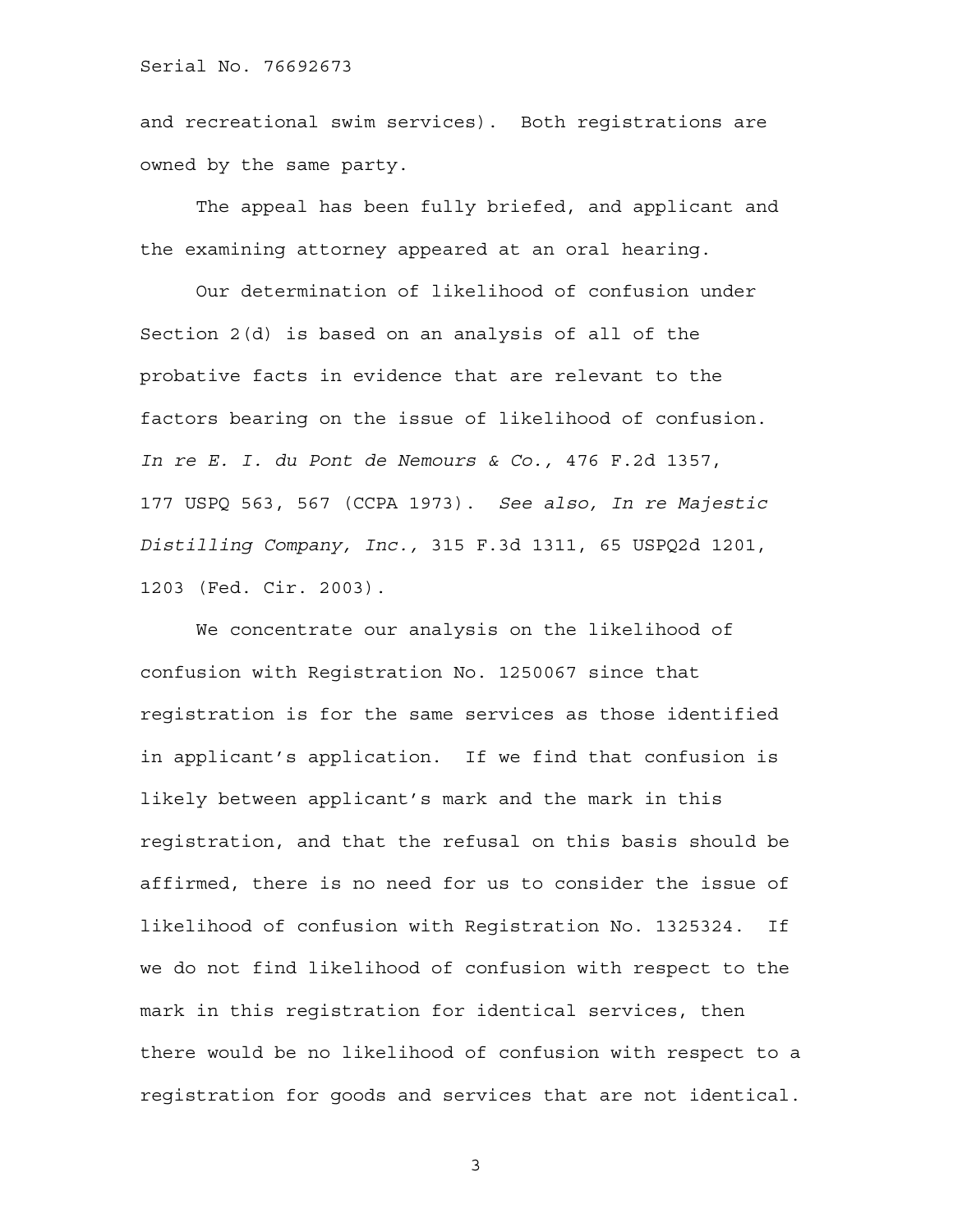*See In re Max Capital Group Ltd.,* 93 USPQ2d 1243, 1245 (TTAB 2010).

A. The similarity or dissimilarity and nature of the services described in the application and registration, channels of trade and classes of consumers.

 As indicated above, applicant is seeking to register GRAND HOTELS NYC for "hotel services" and the recitation of services in the cited registration is "hotel and restaurant services." Thus, the recitations of services are in part identical. Because the services are in part identical, we must presume that the channels of trade and classes of purchasers are the same. *See In re Thor Tech Inc.,* 90 USPQ2d 1634, 1639 (TTAB 2009); *In re Smith and Mehaffey,* 31 USPQ2d 1531, 1532 (TTAB 1994) ("Because the goods are legally identical, they must be presumed to travel in the same channels of trade, and be sold to the same class of purchasers."). *See also In re Viterra Inc.*, F.3d , 101 USPQ2d 1905, 1908 (Fed. Cir. 2012) (even though there was no evidence regarding channels of trade and classes of consumers, the Board was entitled to rely on the this legal presumption in determining likelihood of confusion).

B. The strength of the registered mark, the number and nature of similar marks in use in connection with similar services, and the similarity or dissimilarity of the marks in their entireties as to appearance, sound, connotation and commercial impression.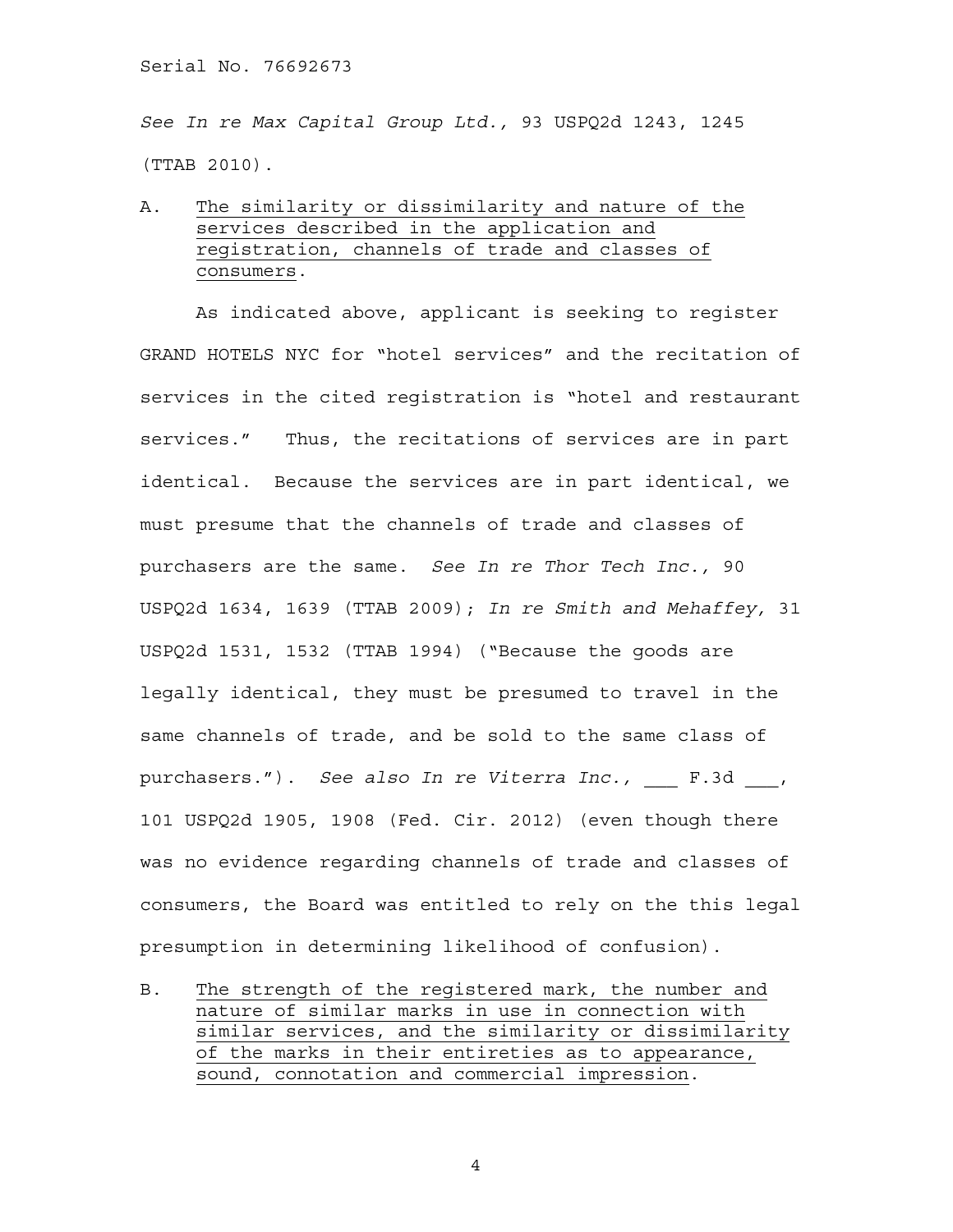The word "Grand" is defined as follows:

1. impressive in size, appearance or general effect: *grand mountain scenery*. 2. stately, majestic, or dignified: *In front of an audience her manner is grand and regal.* … 4. magnificent or splendid: *a grand palace.* … 11. first-rate; very good; splendid: *to have a grand time; to feel grand.*[4](#page-4-0) (Emphasis in the original).

Thus, when "grand" is used in connection with "hotel," the resulting mark GRAND HOTEL indicates an impressive, stately, magnificent or first-rate hotel.

Because GRAND HOTEL has been registered, it is entitled to a presumption of validity by Section 7(b) of the Trademark Act of 1946, 15 U.S.C. § 1057(b) (*i.e.,* a certificate of registration is prima facie evidence of the validity of the registered mark and of the registration of the mark, of the ownership of the mark, and of the owner's exclusive right to use the registered mark in commerce on or in connection with the goods or services specified in the registration). Thus, the registered mark GRAND HOTEL cannot be treated as merely descriptive; we must consider the mark to be at worst highly suggestive because it is a

<span id="page-4-0"></span><sup>4</sup> The American Heritage Dictionary of the English Language (Unabridged), p. 829 ( $2^{nd}$  ed. 1987). The Board may take judicial notice of dictionary evidence. *University of Notre Dame du Lac v. J. C. Gourmet Food Imports Co.,* 213 USPQ 594, 596 (TTAB 1982), *aff'd,* 703 F.2d 1372, 217 USPQ 505 (Fed. Cir. 1983).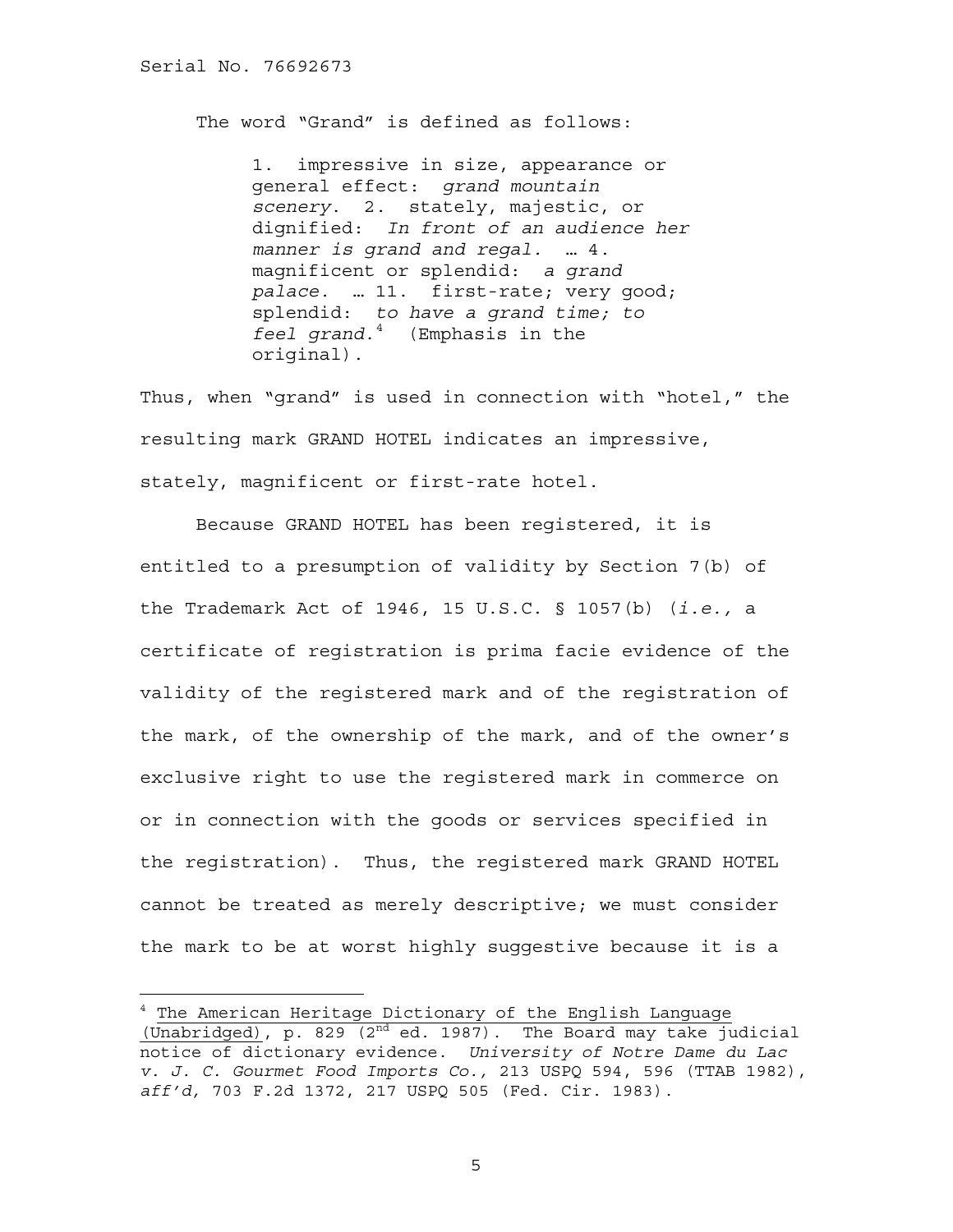÷.

laudatory term as shown by the third-party registrations, evidence of third-party use discussed *infra*, and the dictionary definitions set forth above.

Applicant submitted copies of the **five** registrations listed below for marks, each owned by a different entity, that incorporate the term "Grand Hotel," or in one case, "Grande Hotel," for "hotel services."[5](#page-5-0)

| Registration No. | Mark                                      |
|------------------|-------------------------------------------|
|                  |                                           |
| 2930876          | THE GRAND HOTEL AT MOUNTAINEER            |
|                  | Registrant disclaimed the exclusive right |
|                  | to use "Hotel"                            |
|                  |                                           |
| 2596891          | THE SOUTH'S GRAND HOTEL                   |
|                  | Registrant disclaimed the exclusive right |
|                  | to use "The South's" and "Hotel"          |
|                  |                                           |
| 2585077          | ANCHORAGE GRAND HOTEL and design          |
|                  | Reqistrant disclaimed the exclusive right |
|                  | to use "Anchorage Grand Hotel"            |
|                  |                                           |
| 3023113          | LOUISVILLE'S GRAND HOTEL                  |
|                  | The registration issued under Section     |
|                  | 2(f) (acquired distinctiveness with       |
|                  | respect to "LOUISVILLE'S GRAND);          |
|                  | registrant disclaimed the exclusive right |
|                  | to use "Hotel"                            |

<span id="page-5-0"></span><sup>5</sup> We do not consider the four (4) cancelled registrations submitted by applicant. A cancelled registration is not entitled to any of the presumptions of Section 7(b) of the Trademark Act. *See, e.g., In re Hunter Publishing Co.,* 204 USPQ 957, 963 (TTAB 1979) (cancellation "destroys the Section [7(b)] presumptions and makes the question of registrability 'a new ball game' which must be predicated on current thought.").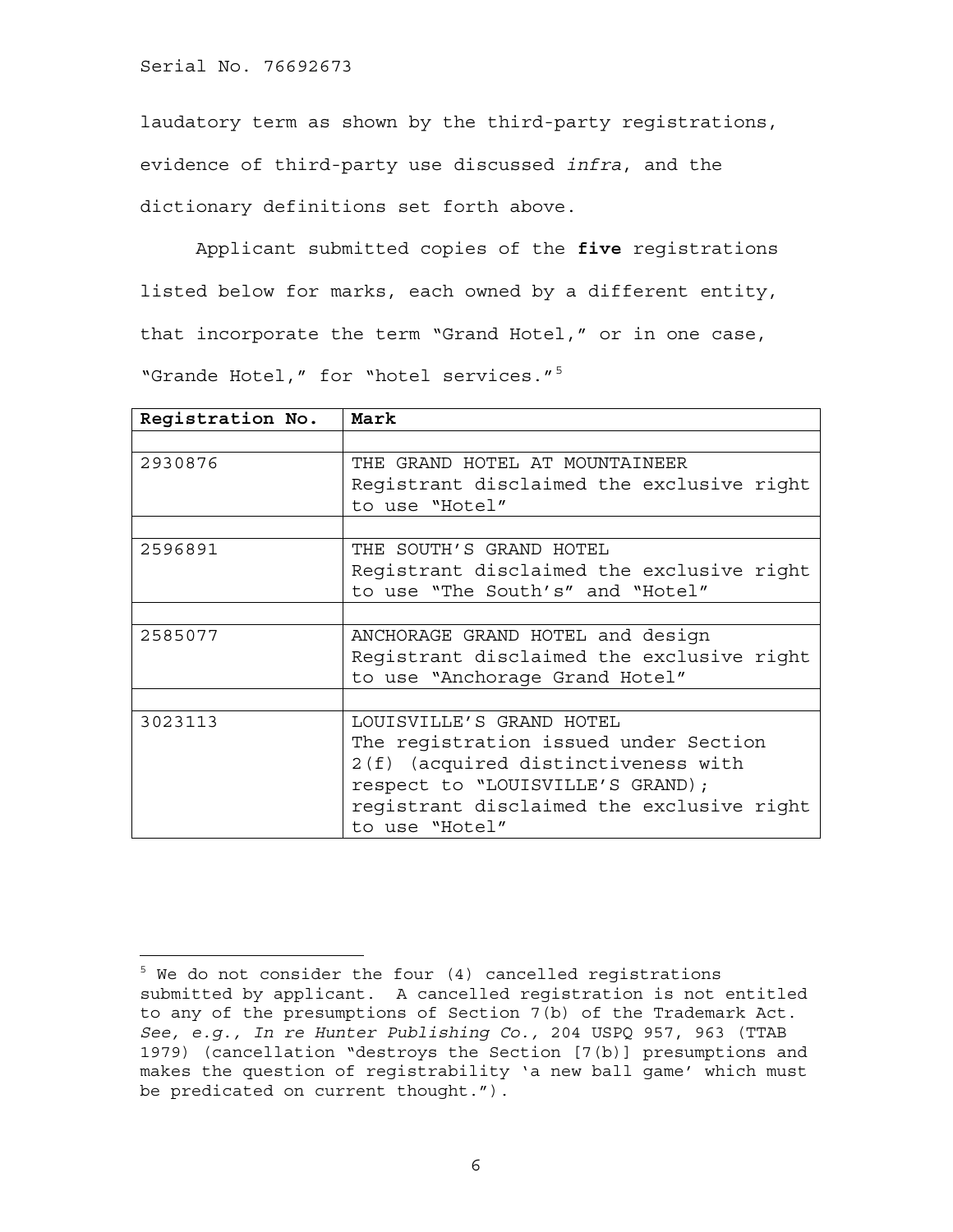÷.

| Registration No. | Mark                                                                                                                                                           |
|------------------|----------------------------------------------------------------------------------------------------------------------------------------------------------------|
|                  |                                                                                                                                                                |
| 3239284          | FORT LAUDERDALE GRANDE HOTEL & YACHT CLUB<br>and design<br>Reqistrant disclaimed the exclusive right<br>to use "Fort Lauderdale" and "Hotel and<br>Yacht Club" |

 In addition, applicant submitted copies of Registration No. 2191860 for the mark SOHO GRAND HOTEL and Registration No. 2705826 for the mark TRIBECA GRAND HOTEL, both for hotel services, registered under the provisions of Section 2(f) and with a disclaimer of the exclusive right to use the word "Hotel." These registrations are owned by two different companies that are related to applicant.

 In its June 26, 2009 response, applicant submitted the declaration of Robert Goldkind, a private investigator, who confirmed the use of the following "Grand/Grande Hotel" marks through personal contact:

- 1. The Grande Hotel at Mountaineer in Chester, West Virginia;
- 2. Kyoto Grand Hotel and Gardens in Los Angeles, California;
- 3. Geiser Grand Hotel in Baker City, Oregon;
- 4. Wilshire Grand Hotel in Los Angeles, California;
- 5. The South's Grand Hotel in Memphis, Tennessee;<sup>[6](#page-6-0)</sup>

<span id="page-6-0"></span> $^6$  The official name of this establishment is The Peabody Memphis but The South's Grand Hotel is an unofficial name. The operator answered the telephone by saying "The Peabody Memphis: The South's Grand Hotel."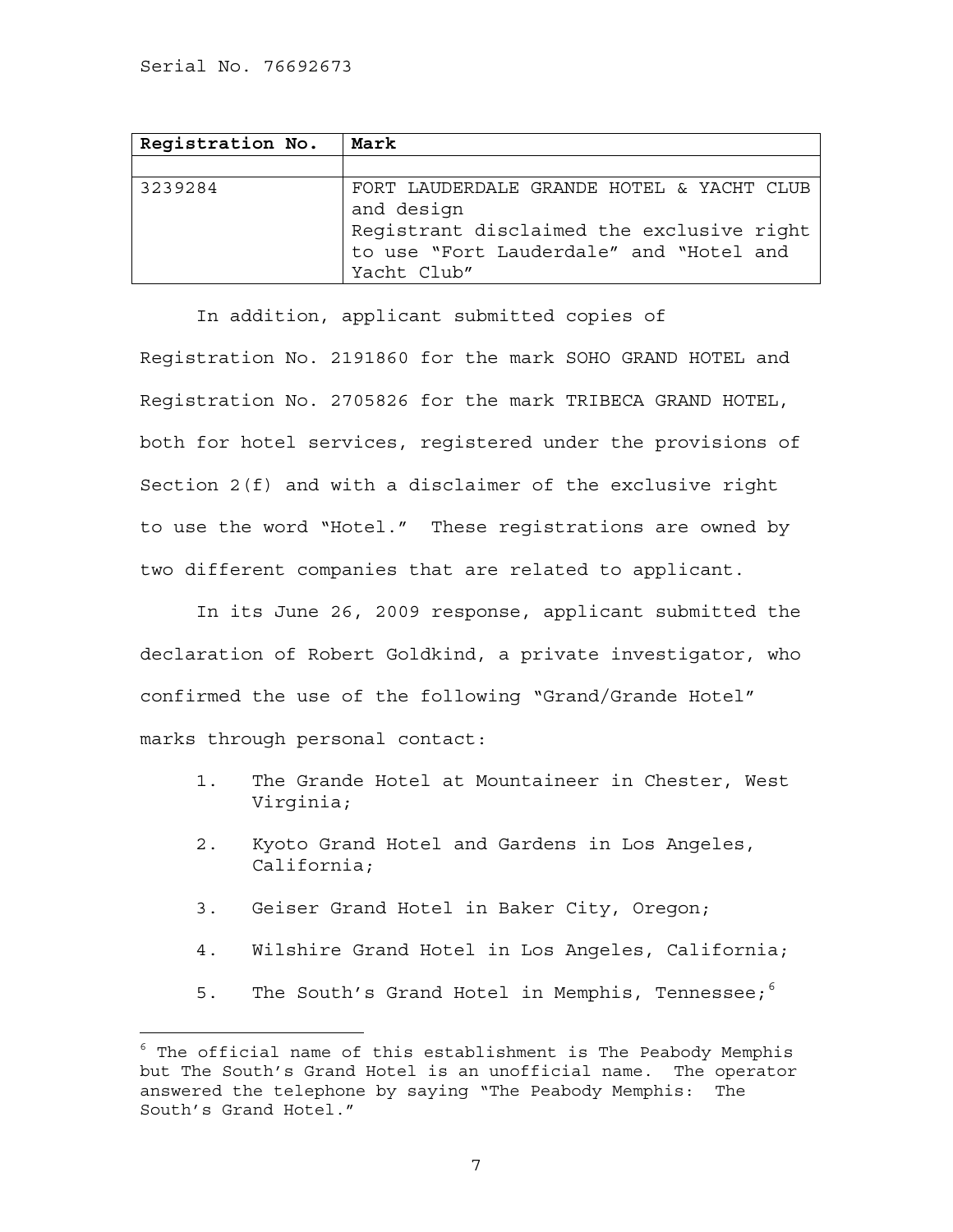- 6. Anchorage Grand Hotel in Anchorage, Alaska; and
- 7. Bellissimo Grande Hotel in North Stonington, Connecticut.

 Finally, in its February 1, 2010 response, applicant submitted copies of websites advertising the services of the companies listed below which are offered under marks incorporating the term "Grand Hotel":

- 1. MGM Grand Hotel & Casino
- 2. The Grand Hotel Minneapolis
- 3. The Grand Hotel Ocean City
- 4. The Grand Hotel at Bridgeport also referencing the Phoenix Grand Hotel and the Grand Hotel Salem
- 5. The Grand Hotel (Silicon Valley)
- 6. The Grand Hotel Cape May
- 7. North Conway Grand Hotel
- 8. Pensacola Grand Hotel
- 9. The Grand Hotel Waterloo
- 10. Jerome Grand Hotel

The websites for Nos. 1-3, 6, 8 and 9 provide information identifying owners other than the registrant of the cited registration. The websites for Nos. 4, 5, 7 and 10 did not identify the owners.

In *Plus Products v. Natural Organics, Inc.,* 204 USPQ 773 (TTAB 1979), which involved an opposition to the registration of NATURE'S PLUS for vitamins by the owner of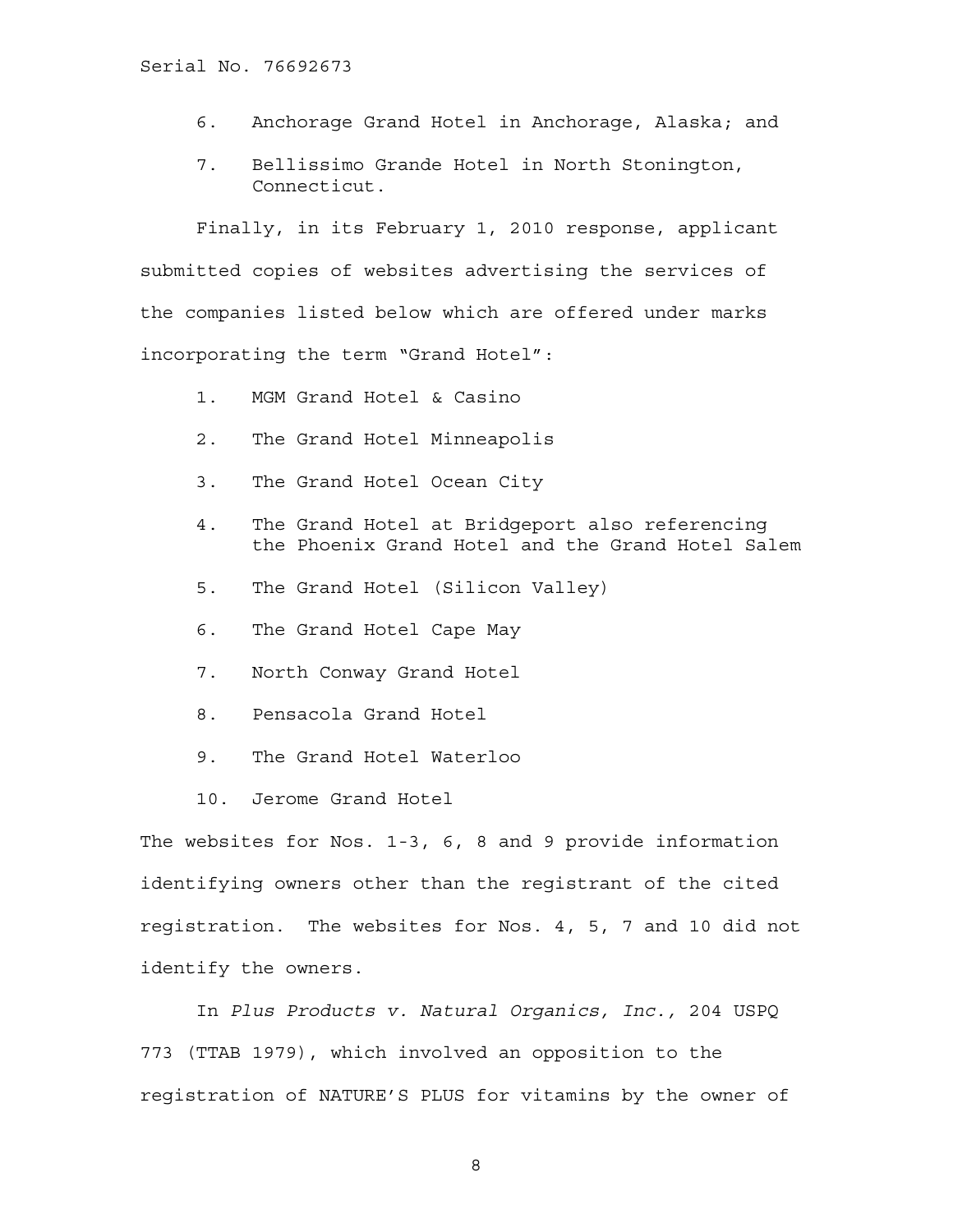the mark PLUS, also for vitamins, the applicant made of record eight third-party registrations that issued prior to opposer's registration and seven registrations that issued after, all for marks containing the word PLUS and all for goods that are the same or closely related to vitamins. The Board drew the following inferences from the coexistence of these registrations:

- 1. Opposer was satisfied to register PLUS side-byside with eight existing registrations.
- 2. The Patent and Trademark Office has historically registered PLUS marks for vitamins to different parties so long as there has been some difference, not necessarily created by a distinctive word, between the marks as a whole, e.g., VITAMINS PLUS and IRON PLUS.
- 3. A number of different trademark owners have believed, over a long interval of time, that various PLUS marks can be used and registered side by side without causing confusion provided there are minimal differences between the marks.

*Id. at 779; see also Jerrold Electronics Corp. v. The Magnavox Company,* 199 USPQ 751, 758 (TTAB 1978) (thirdparty registrations "reflect a belief, at least by the registrants, who would be most concerned about avoiding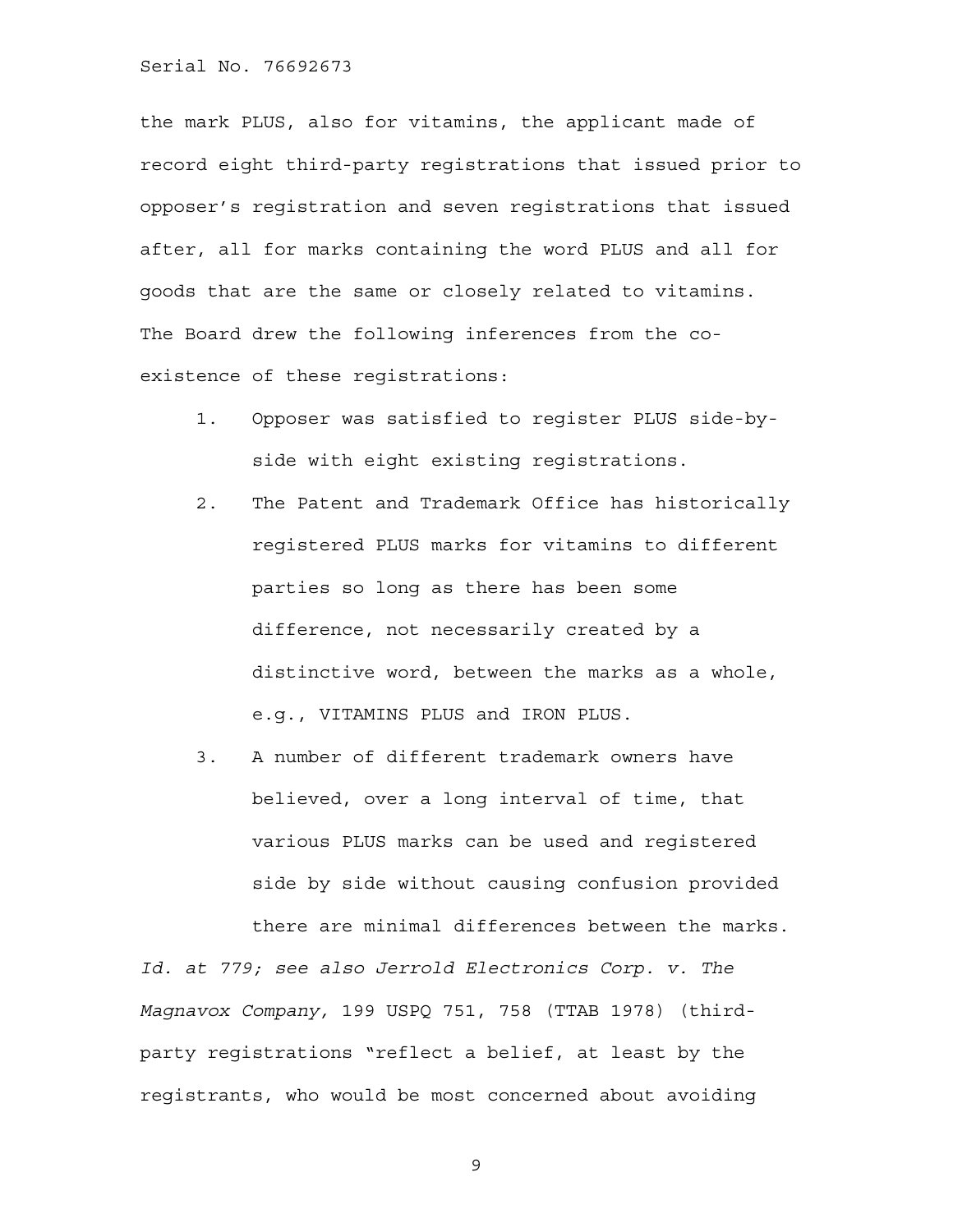confusion and mistake, that various 'STAR' marks can coexist provided that there is a difference."); *In re Sien Equipment Co.,* 189 USPQ 586, 588 (TTAB 1975) (the suggestive meaning of the word "Brute" explains the numerous third-party registrations incorporating that word with other wording or material no matter how little additional significance they may add to the word "Brute" *per se*).

Because of the highly suggestive nature of the term "Grand Hotel," the third-party registrations, and the evidence of third-party use of marks incorporating the term "Grand Hotel," we think that the same inferences apply in the present case. It is clear from the third-party registrations that the addition of a geographic location to the word GRAND HOTEL has been sufficient for the Patent and Trademark Office to view these marks as being sufficiently different from the cited registrant's mark, and from each other, such as not to cause confusion. We presume that the owner of the cited registration did not have a problem with the registration of these third-party marks, as they all issued after the registration of the cited registrant's registration without challenge by the registrant.

Moreover, the numerous third-party uses of GRAND HOTEL marks for hotel services tend to confirm these inferences,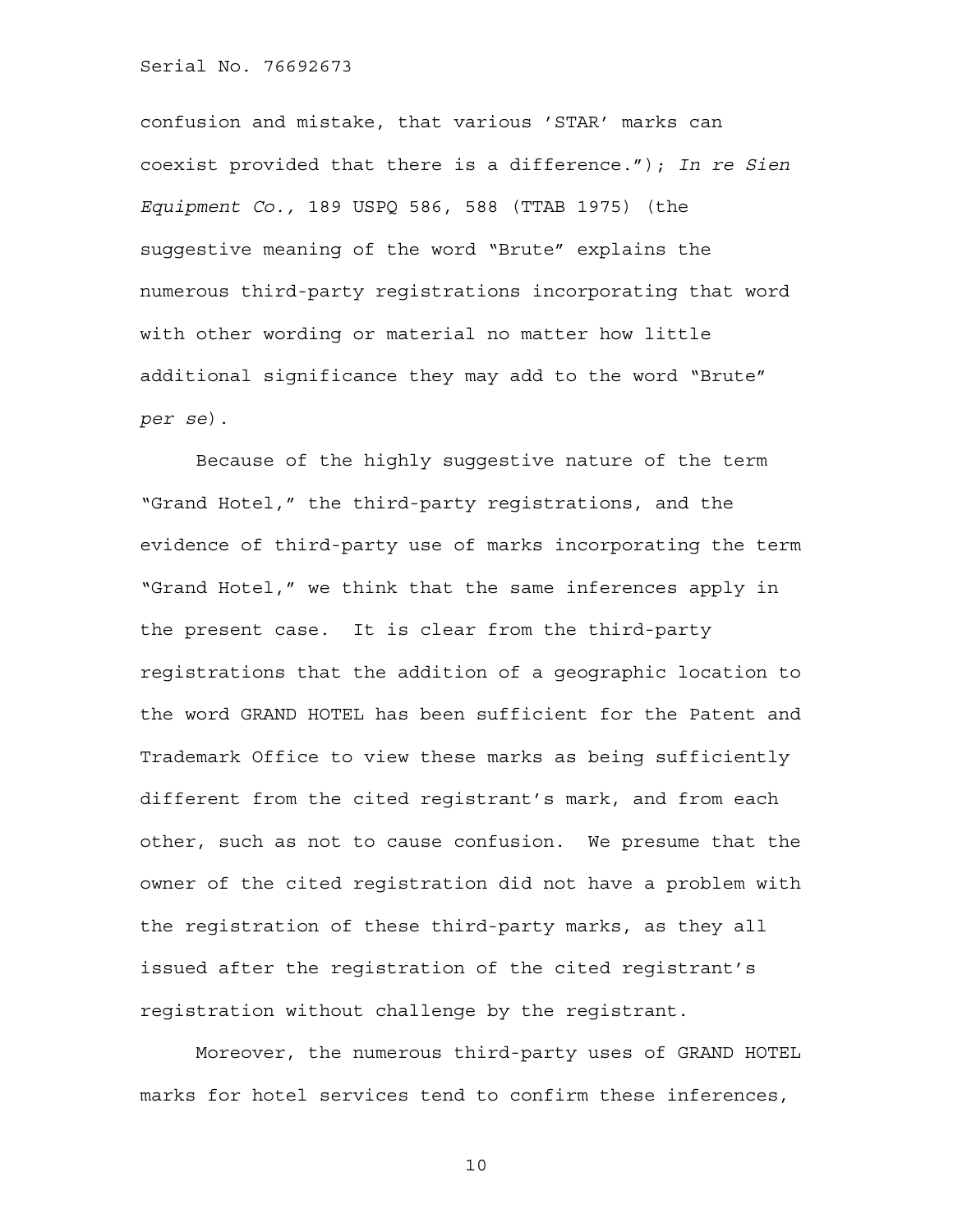and to show that consumers distinguish between these marks even though the only distinguishing element is a geographically descriptive term. Therefore, unlike a situation involving an arbitrary or fanciful mark, the addition of other matter to a laudatory or suggestive word may be enough to distinguish it from another mark. *In re Hunke & Jocheim,* 185 USPQ 188, 189 (TTAB 1975).

> It seems both logical and obvious to us that where a party chooses a trademark which is inherently weak, he will not enjoy the wide latitude of protection afforded the owners of strong trademarks. Where a party uses a weak mark, his competitors may come closer to his mark than would be the case with a strong mark without violating his rights. The essence of all we have said is that in the former case there is not the possibility of confusion that exists in the latter case.

*Sure-Fit Products Company v. Saltzson Drapery Company*, 254 F.2d 158, 117 USPQ 295, 297 (CCPA 1958). Under these circumstances, marks comprising the term "Grand Hotel" in connection with hotel services should be accorded a narrow scope of protection.

Keeping this in mind, we find in this case that the marks are sufficiently different to avoid the likelihood of confusion. We recognize that applicant's mark GRAND HOTELS NYC differs from the cited mark GRAND HOTEL by only the inclusion of the geographic term NYC and the pluralization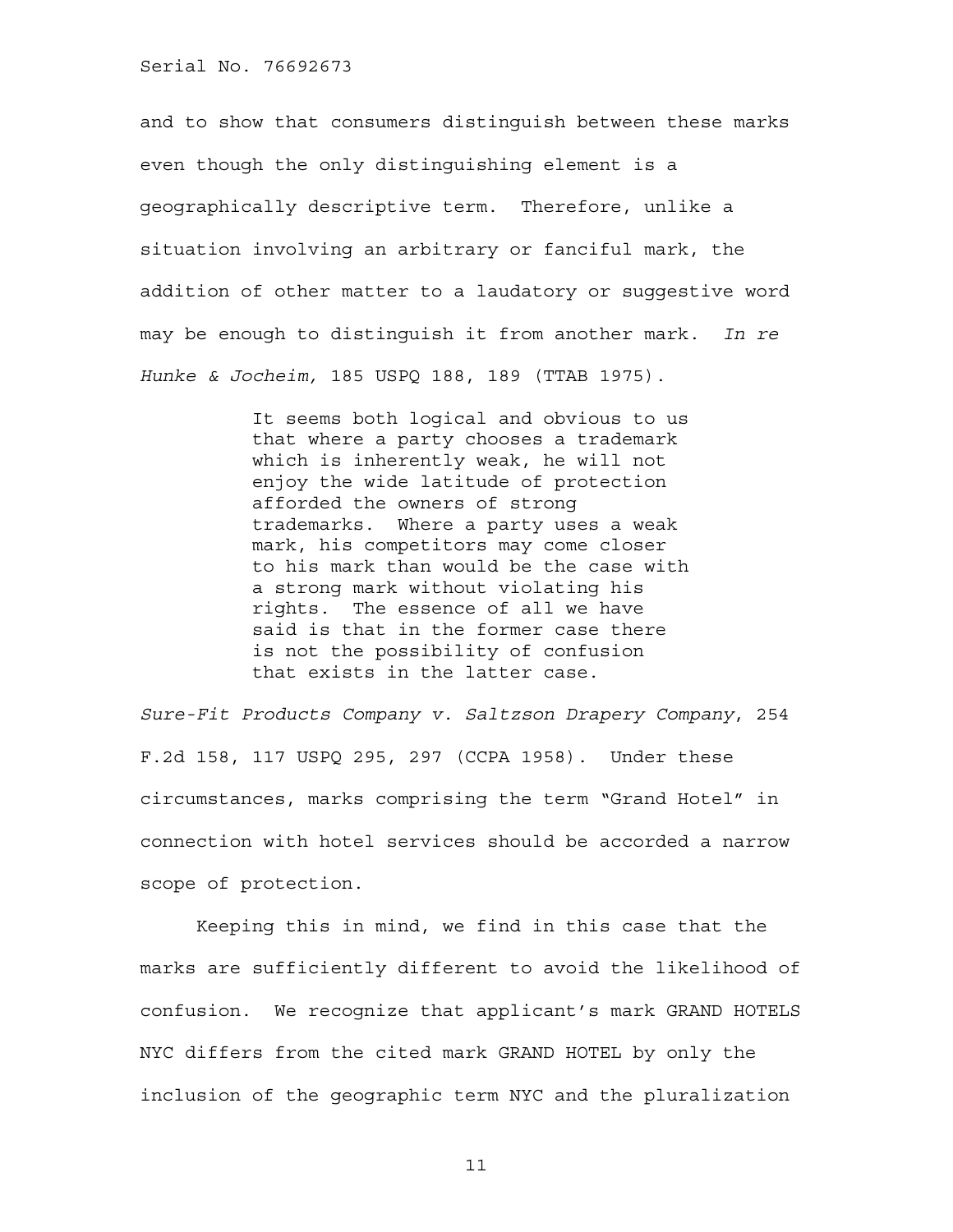of HOTEL, and that such differences have been found in other cases insufficient to distinguish two marks for identical services. *See Wilson v. Delaunay,* 245 F.2d 877, 114 USPQ 339 (CCPA 1957) (ZOMBIE for candy is likely to cause confusion with ZOMBIES for a candy-like confection in the nature of a macaroon).

However, given the fact that third-party registrations for hotel services have issued for marks which differ from the registrant's by only the inclusion of a geographic indicator, and without objection by the registrant, it would appear that the registrant itself considers the inclusion of a geographic indicator to be sufficient to distinguish the marks. As we have already found, the mark GRAND HOTEL is highly suggestive, and therefore the scope of protection to which the cited registration is entitled is quite limited. In this regard, the Board has made the following observation:

> The question involved in this proceeding is what measure of protection should be afforded a mark like "ROYAL." It is settled that, unlike in the case of arbitrary or unique designations, suggestive or highly suggestive terms, because of their obvious connotation and possible frequent employment in a particular trade as a part of trade designations, have been considered to fall within the category of "weak" marks, and the scope of protection afforded these marks have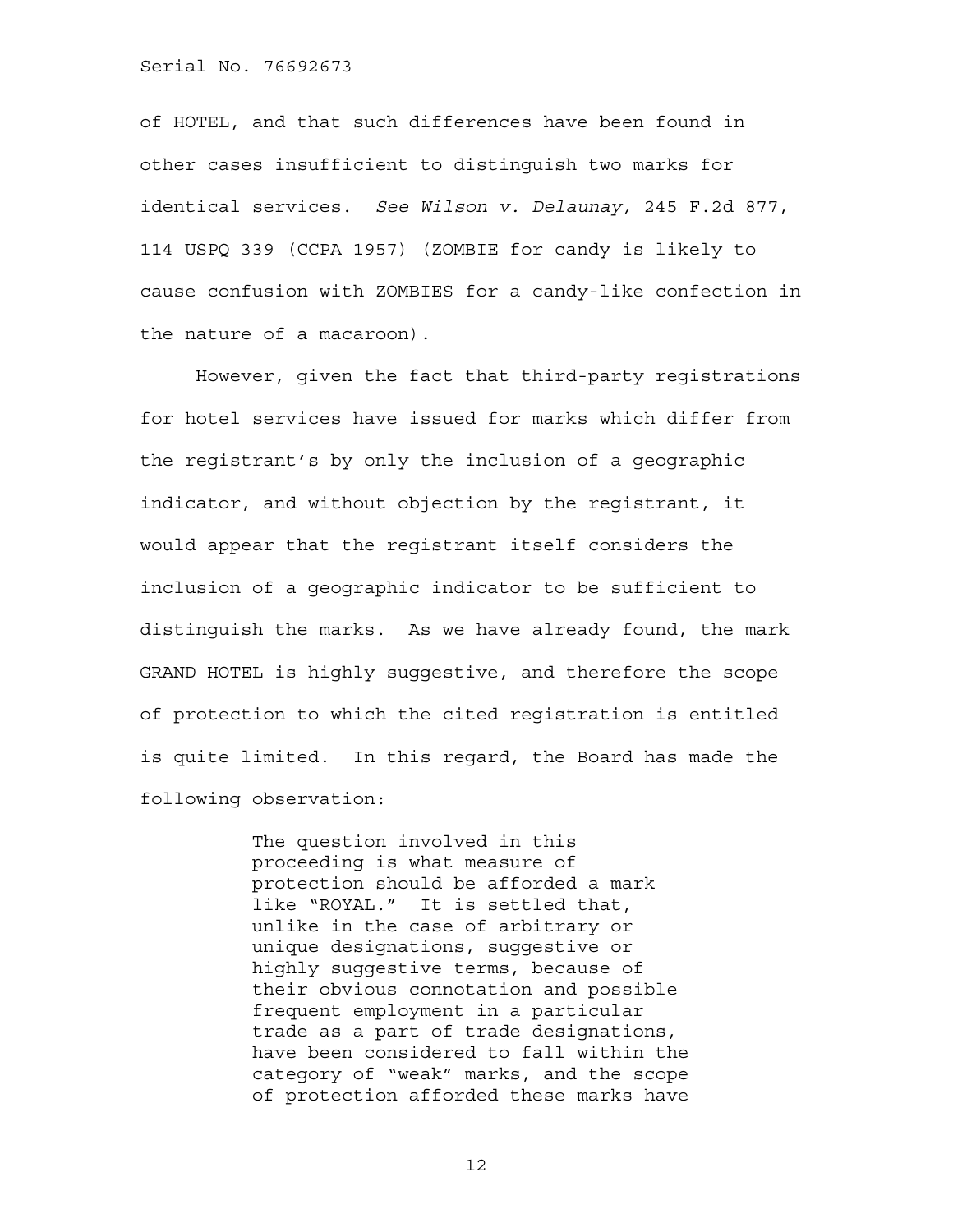been so limited as to permit the use and/or registration of the same mark for different goods or of a composite mark comprising this term plus other matter, whether such matter be equally suggestive or even descriptive, for the same or similar goods. The term "ROYAL", because of its obvious laudatory suggestive connotation, has been considered by various tribunals to be a "weak" mark entitled to a narrow orbit of protection in determining the question of the likelihood of confusion. [Internal citations omitted]. As stated in Peerless Electric Company v. Peerless Electric, Inc., supra [103 USPQ 283 (NY Sup. Ct., 1954)].

> "There are certain names which are given different tags- descriptive, laudatory, or the like- which are technically known as 'weak,' meaning that an exclusive right in them is hard to obtain. Such names as 'Superior,' 'Majestic,' and 'Royal' are so common that the use in and of itself imports nothing \* \* \*."

The character of the term "ROYAL" and the limited orbit of protection to be afforded such a term is clearly revealed by the third-party registrations made of record by applicant. That is, they are indicative that this Office has, over the years, treated "ROYAL" as a "weak" mark that could not be exclusively appropriated in the food field thereby permitting the registration of "ROYAL", per se, to different entities for different food products and composite marks containing this term for like goods on the basis that there is no likelihood of confusion as to source.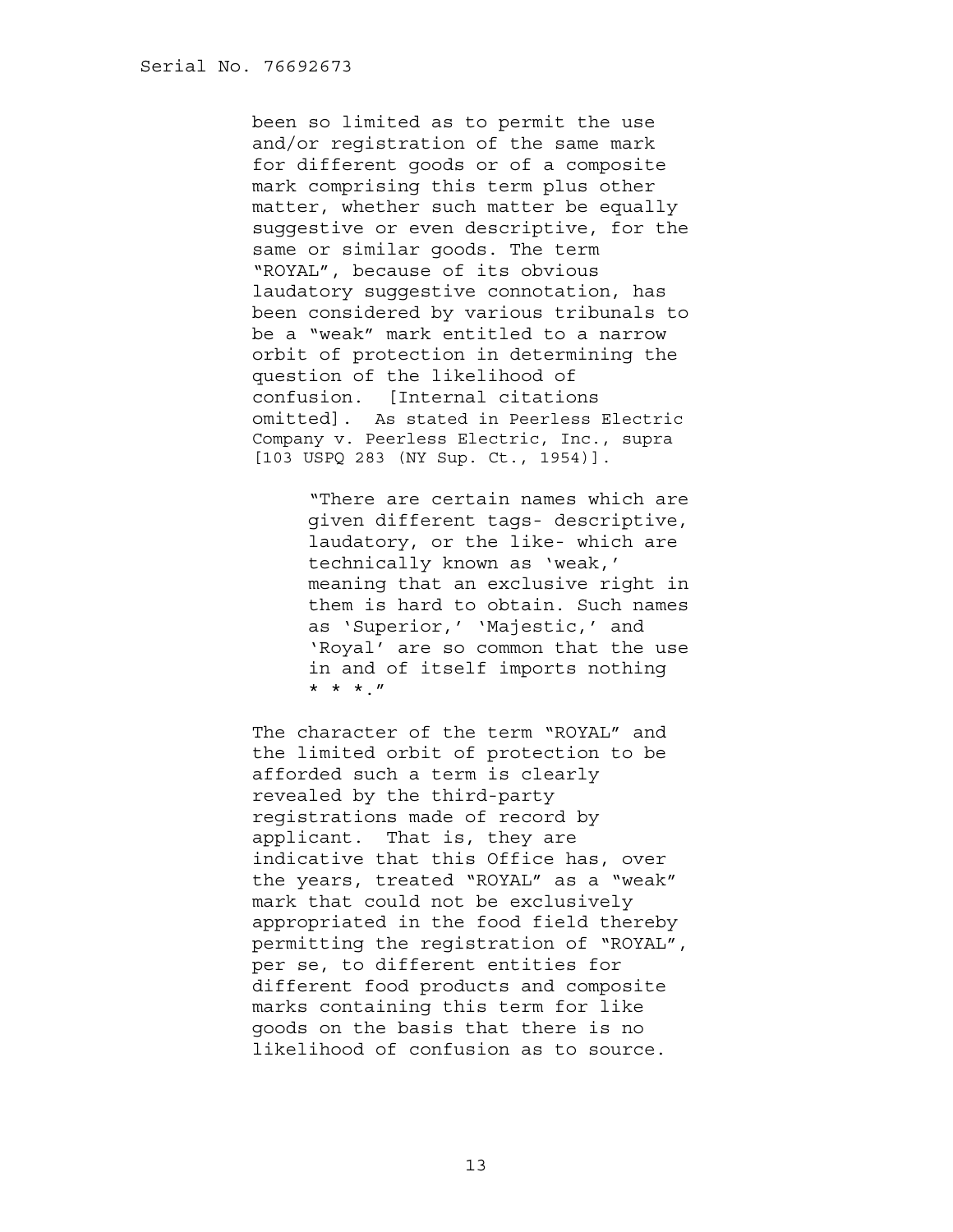*Standard Brands Incorporated v. Peters,* 191 USPQ 168, 172 (TTAB 1976). *See also Glamorene Products Corp. v. Earl Grissmer Co., Inc.,* 203 USPQ 1090, 1097 (TTAB 1978) ("Both marks [RINSENVAC and SPRAY 'N VAC] are highly suggestive of their products and this only enhances the association of each mark with its own goods").

 Likewise, viewing the marks GRAND HOTEL and GRAND HOTELS NYC in the context of the facts and circumstances presented by the record in this case, we find that the addition of NYC to applicant's mark is sufficient to render applicant's mark distinguishable from the mark in the cited registration. In other words, in this case, the strength or weakness of the mark in the cited registration is the most important factor. *See, e.g., Kellogg Co. v. Pack-Em Enterprises Inc.*, 951 F.2d 330, 21 USPQ2d 1142, 1145 (Fed. Cir. 1991) ("We know of no reason why, in a particular case, a single *duPont* factor may not be dispostive. … 'each [of the thirteen elements] may from case to case play a dominant role.'"). Because of the highly suggestive nature of the mark "Grand Hotel," the proliferation of registered "Grand Hotel" marks and the unregistered uses of "Grand Hotel" marks, the mark "Grand Hotel," itself, is entitled to only a very narrow scope of protection or exclusivity of use. Further, because of the highly suggestive nature of